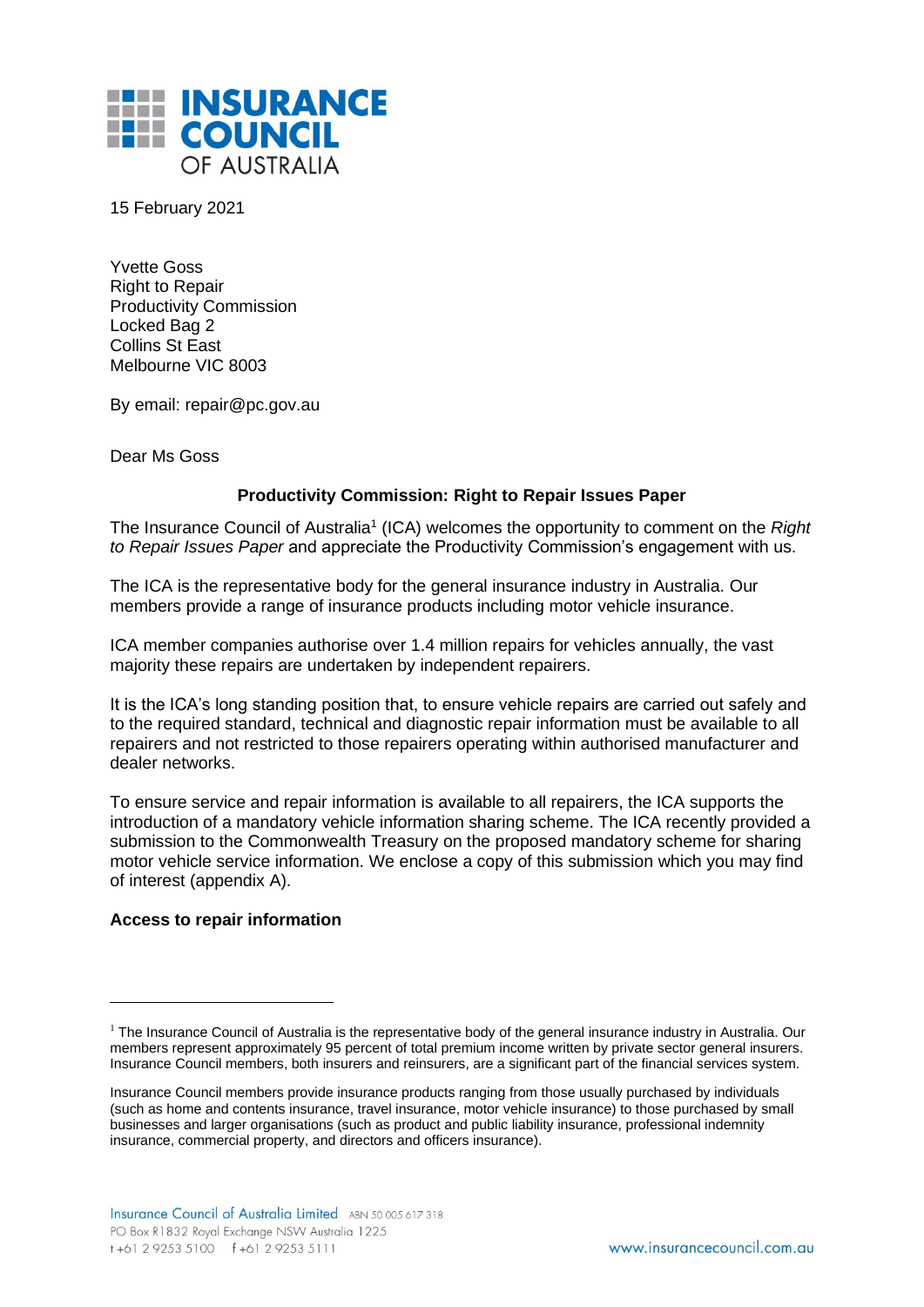

As discussed in our submission to Treasury, to ensure vehicle repairs are carried out safely, upholding the highest standards of safety and quality and at a competitive price, technical and diagnostic repair information must be available and easily accessible to all repairers.

The ACCC's 2017 *New Car Retailing Market Study Final Report<sup>2</sup>* highlighted that a mandatory information sharing scheme will also provide multiple benefits to consumers, through increased competition in the motor vehicle service and repair sector, in terms of pricing and reducing delays in having vehicles serviced and repaired.

## **A single portal/interface to access information**

As well as ensuring repair information is available to repairers, it is equally important that repair information can be easily and efficiently accessed by repairers and at a fair and reasonable price.

The ICA considers that simple and efficient access to repair information may best be achieved through the use of a single standard interface system or portal as is used in the United States and Europe. This will also help to create a more competitive repair market, with all repairers obtaining access to complete repair information consistently and without delay. It will also avoid the need for repairers to negotiate multiple data provider platforms and purchase multiple subscription options.

## **Written-off vehicles**

We note the Productivity Commission's interest in identifying any unnecessary barriers to repair.

One legislative barrier to the repair of motor vehicles in NSW is the state's written-off vehicle regime. In all states and territories other than NSW, when an insurer determines that a vehicle is a 'total loss' (uneconomical for the insurer to repair) a nationally adopted damage criteria<sup>3</sup> is then applied to the vehicle to determine whether it is either:

(a) a repairable write-off, whereby it may be purchased by a third party to be repaired and returned to use, or

(b) a statutory write-off, whereby the damage to the vehicle is of the type that renders the vehicle unable to be safely repaired and it can only be purchased for scrap metal or spare parts.

 $2$  ACCC (Australian Competition and Consumer Commission) 2017, new care retailing market study final report available at [https://www.accc.gov.au/system/files/New%20car%20retailing%20industry%20final%20report\\_0.pdf](https://www.accc.gov.au/system/files/New%20car%20retailing%20industry%20final%20report_0.pdf)

 $3$  Damage Criteria for Classification of Statutory Write-Offs available at [https://www.sa.gov.au/\\_\\_data/assets/pdf\\_file/0003/8922/MR1466.pdf](https://www.sa.gov.au/__data/assets/pdf_file/0003/8922/MR1466.pdf)